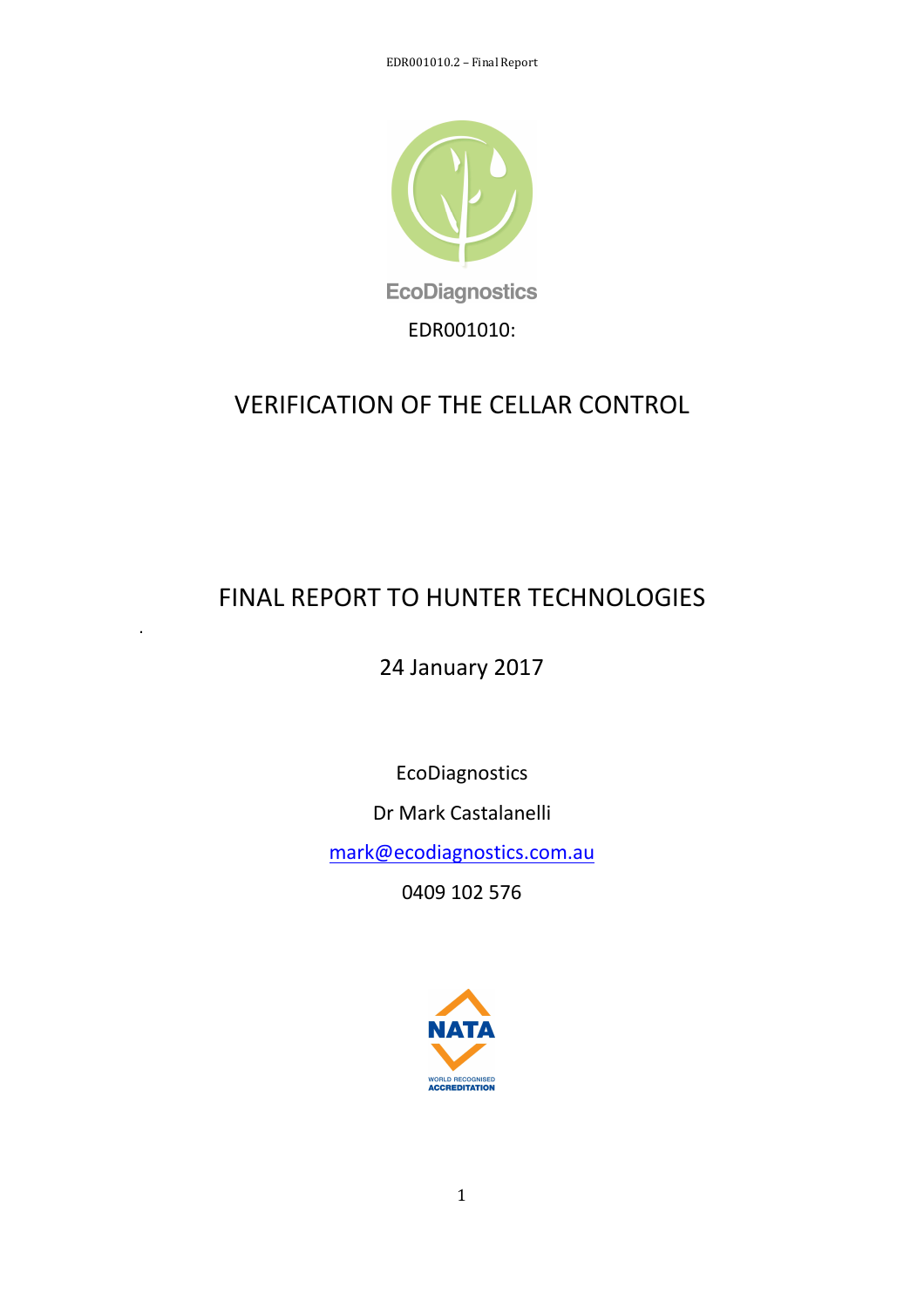## EXECUTIVE SUMMARY

The CellarControl System uses sweeping sound frequencies to reduce the need of beer line cleaning. While the system is not a substitute for cleaning, it slows down the growth of biofilm, which reduces the need to conduct a beer line clean. A normal beer line will require cleaning every 1-2 weeks, in comparison a CellarControl treated beer line only requires a clean every 6 weeks. Hunter Technologies have enlisted EcoDiagnostics to show that the beer line in a CellarControl venue will be of the same quality or better then a non cellarcontrol prior to the beer line clean.

To verify the efficacy of the CellarControl System and the claims made by Hunter Technologies, EcoDiagnostics examined beer samples from five different lines over two six week cycles. Beer samples were tested for the presence of lactic acid bacteria (LAB) and wild yeasts which are known to contaminate beer lines. In addition, a second venue was examined that didn't use CellarControl but was cleaned every two weeks. Results of the CellarControl treat beer lines show that over a six-week period LAB and wild yeast counts increase directly after the clean, but over the subsequent weeks and up to the next clean the counts stay below the previous clean.

An additional two rounds of testing was conducted to examine the CellarControl System after 6 weeks of use and then directly after the line was cleaned. Analysis of the results show that after 6 weeks 67.5% of samples had <10 CFU/ mL of LAB and wild yeasts. Furthermore there was no significant difference (p.value 0.9286) between the samples from the CellarControl System running for 6 weeks and the samples taken directly after a chemical clean.

The testing demonstrates that bacteria and wild yeast levels remained low up until the 6 week clean and verifies the claims made by Hunter Technologies over the use of the CellarControl. Future testing should examine the CellarControl System at nine and 12 week periods as the data here suggests that would continue to inhibit biofilm growth after the 6 weeks.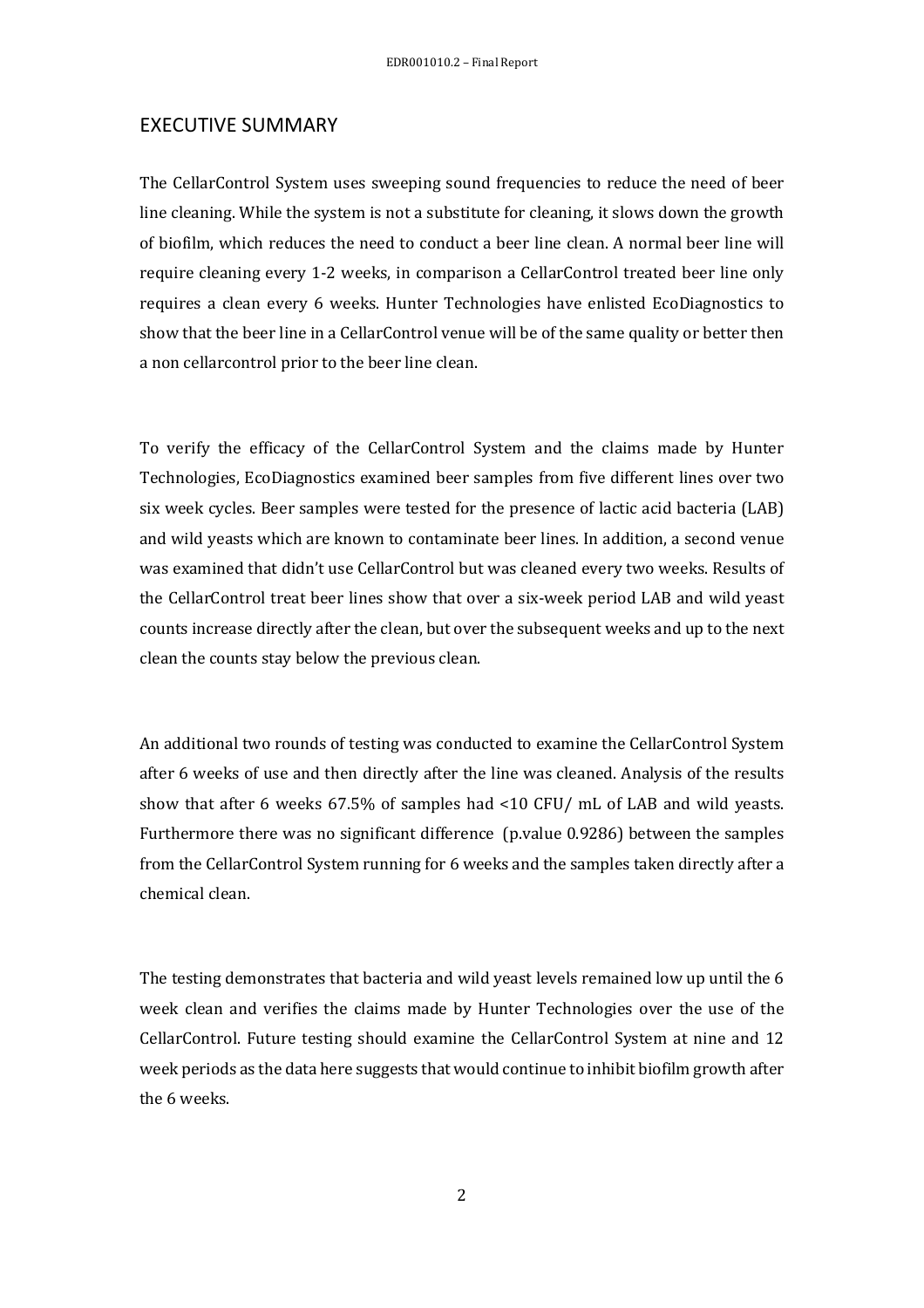## METHODOLOGY

## VENUE LOCATION

The venue chosen was a venue that would give the testing credibility within the marketplace. It was a venue with multiple bars with line lengths varying from short to long compared to average venues in the Australian Marketplace. The system had been installed for 12 months and the beer lines cleaned with Bracton DP1 & DP2 for 3 hours every six weeks. A second venue that didn't use the CellarControl System but cleaned their beer lines with Bracton DP1 & DP2 for 3 hours every two weeks was used as a control group. The two additional sites were the OBH and Vic on the Park.

# SAMPLING AND MICROBIOLOGICAL TECHNIQUES

Beer samples were collected from each beer line and stored in a 120mL microbiological container. These samples were stored in ice and transported to ALS (accreditation number 1247) for analysis. Each beer sample was tested on two types of media, RakaRay and MYGP under the following conditions.

Table 1. Microbiological plating condtions for RakaRay and MYGP + Cu.

| Plate       | <b>Purpose</b>      | Incubation                   | <b>Climate</b>  |
|-------------|---------------------|------------------------------|-----------------|
| RakaRay     | Lactic Acid species | $25^{\circ}$ ±1C / 120±3 hrs | Microareophilic |
| $MYGP + Cu$ | Wild Yeast          | $25^{\circ}$ ±1C / 120±3 hrs | Microareophilic |

T-Test analysis of the results were conducted according to AS/NZS 4659.2.1999.

# **RESULTS**

## CELLAR CONTROL SYSTEM

#### T-TEST

To examine the efficacy of CellarControl system before and after a clean a T-test was performed according to AS/NZS 4659.2.1999. The T-test result was -23.2468 which suggests there is significant difference between the samples taken prior and after the chemical clean. The significant difference was due to the increased LAB and wild yeasts counts after the clean.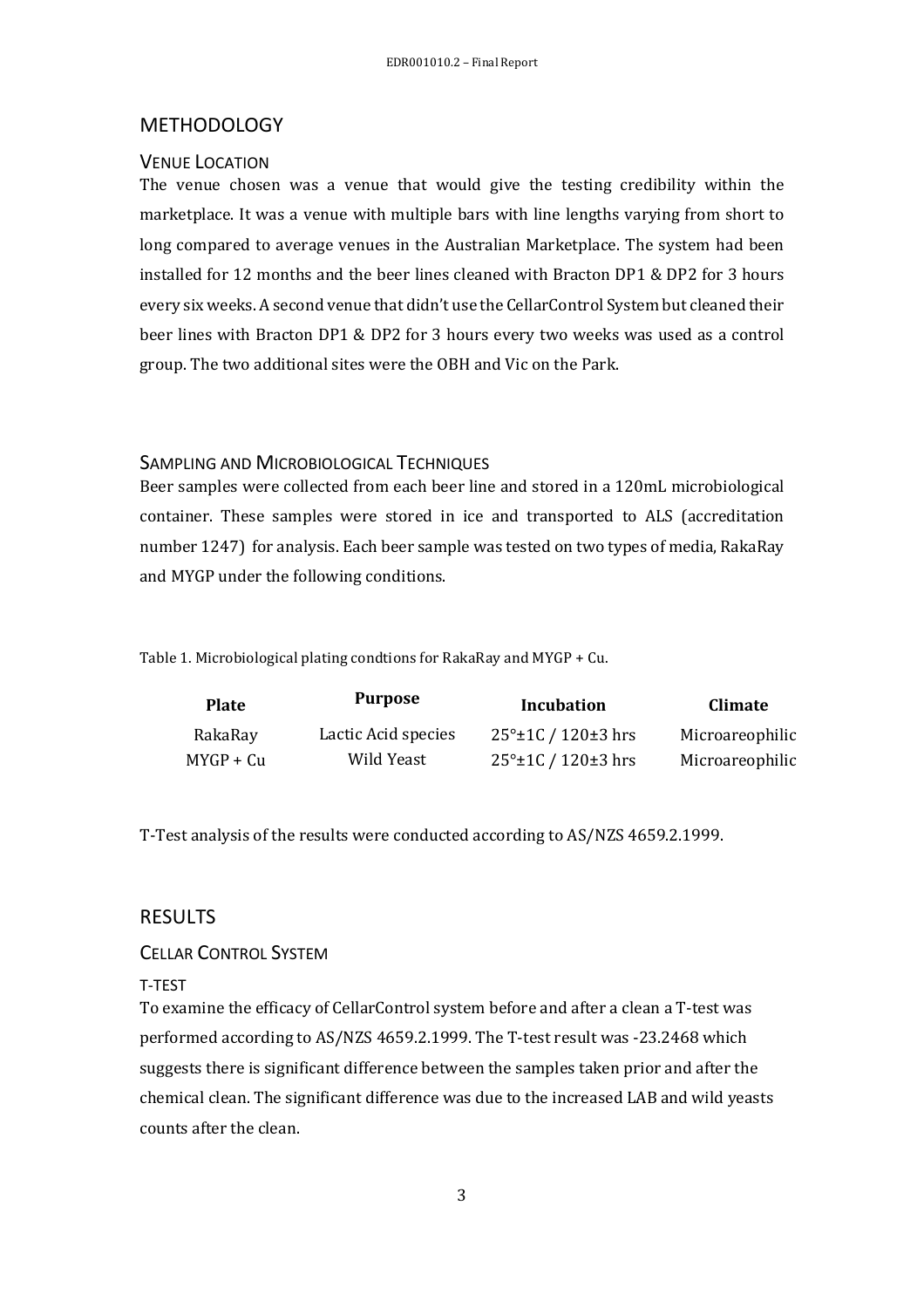#### WEEK BY WEEK COMPARISON

The average wild yeast and LAB counts from the five beer lines over four sampling events can be observed in Figure 1. The results show that directly after the first clean (Rep1 Week 1) the average LAB and wild yeast count was 38.8 CFU / mL and 56 CFU / mL respectively. At week 4 the wild yeast and LAB had decreased to 7.8 and 1 CFU / mL respectively then slightly increased when sampled again at week 6.



Figure 1. The average wild yeast and lactic acid counts from five beer lines by week.

Sampling after the second clean (Rep2 Week1) showed an increase in wild yeast counts but no significant difference in LAB counts. The likely cause of the increase in counts after a clean is possibly due to the venue performing a "flowback" while cleaning. Flowback is where the beer from lines is returned to the beer kegs, lines are cleaned then the lines refilled. This could contaminate the kegs with bacteria and wild yeast, resulting in a spike in counts levels directly after a chemical line clean. The results show that wild yeast and LAB counts at week 4 and 6 were <14 CFU / mL.

## NON-CELLAR CONTROL SYSTEM

#### WEEK BY WEEK COMPARISON

Compared to the CellarControl system, samples from five beer lines at the non-CellarControl venue had an average wild yeast and LAB count of 526 CFU / mL and <1 CFU /, respectively, prior to the clean. Directly after the two part bracton clean, wild yeast counts significantly decreased to an average of 94.6 CFU / mL, LAB counts remained unchanged. Unfortunately, analysis of the "prior to clean" samples weren't conducted within correct holding times which may have caused an artificially increase the WY counts. Regardless, the after clean results from the non-CellarControl system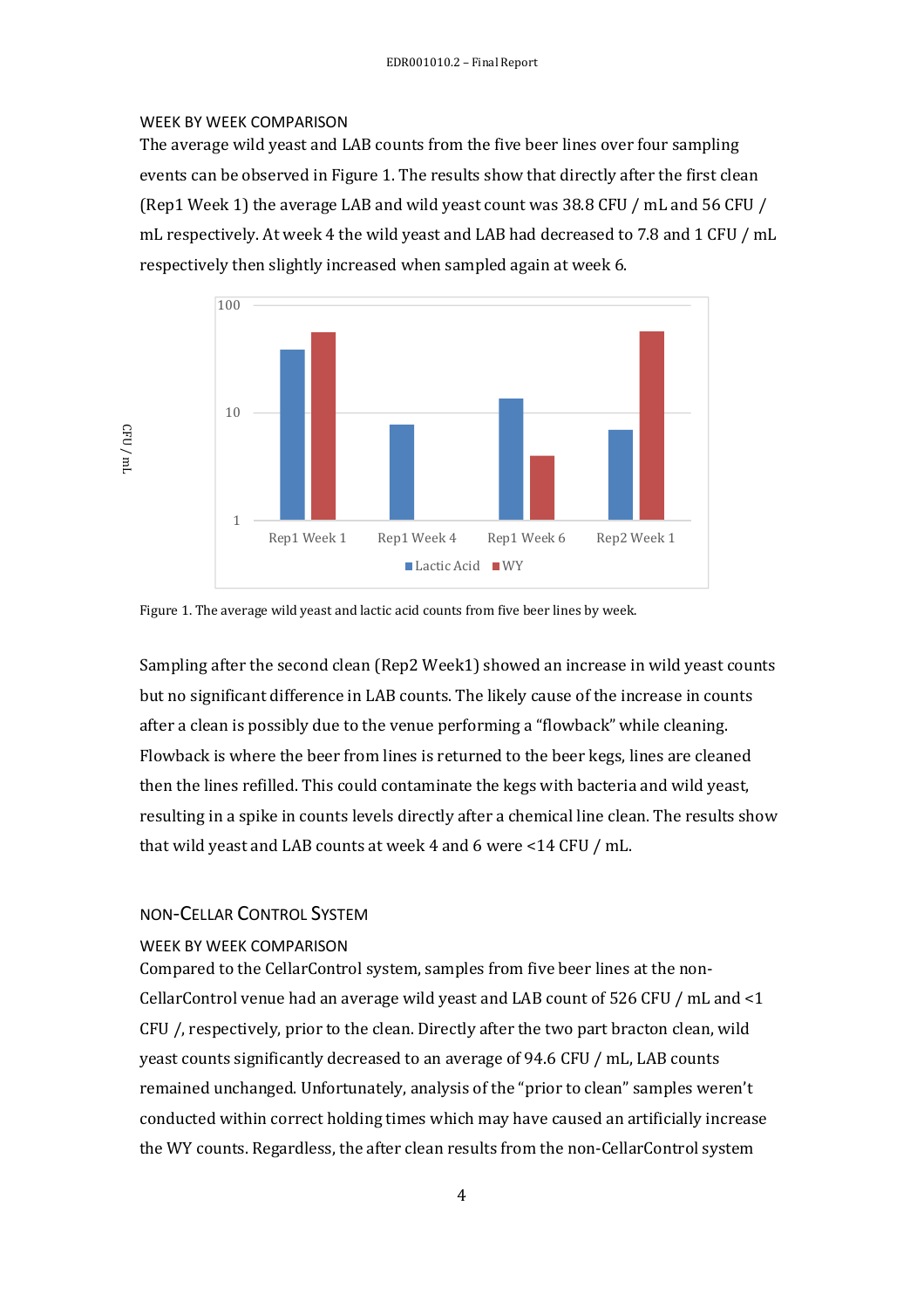were significantly higher than both Rep1 Week 4 and Week 6 samples taken at the CellarControl Venue.

# CELLAR CONTROL SYSTEM ADDITIONAL SAMPLING

An additional two sets of samples where taken to increase the sample size of the experiment. In total, 80 samples were taken, 40 after six weeks of Cellar Control usage and 40 directly after the Cellar control systems were cleaned. A T-Test was used to determine if the two datasets where significantly difference. Analysis showed that there was no significant difference (p-value=0.9286) between the two data sets.

# **CONCLUSION**

The testing demonstrates that the following:

- 1. Bacteria and Wild Yeast levels remained low up until the 6 week clean.
- 2. Increased sampling showed that there was no significant different (p.value 0.9286) between the samples from the CellarControl System running for 6 weeks and the samples taken directly after a chemical clean.
- 3. Verifies the claims made by Hunter Technologies over the use of the CellarControl.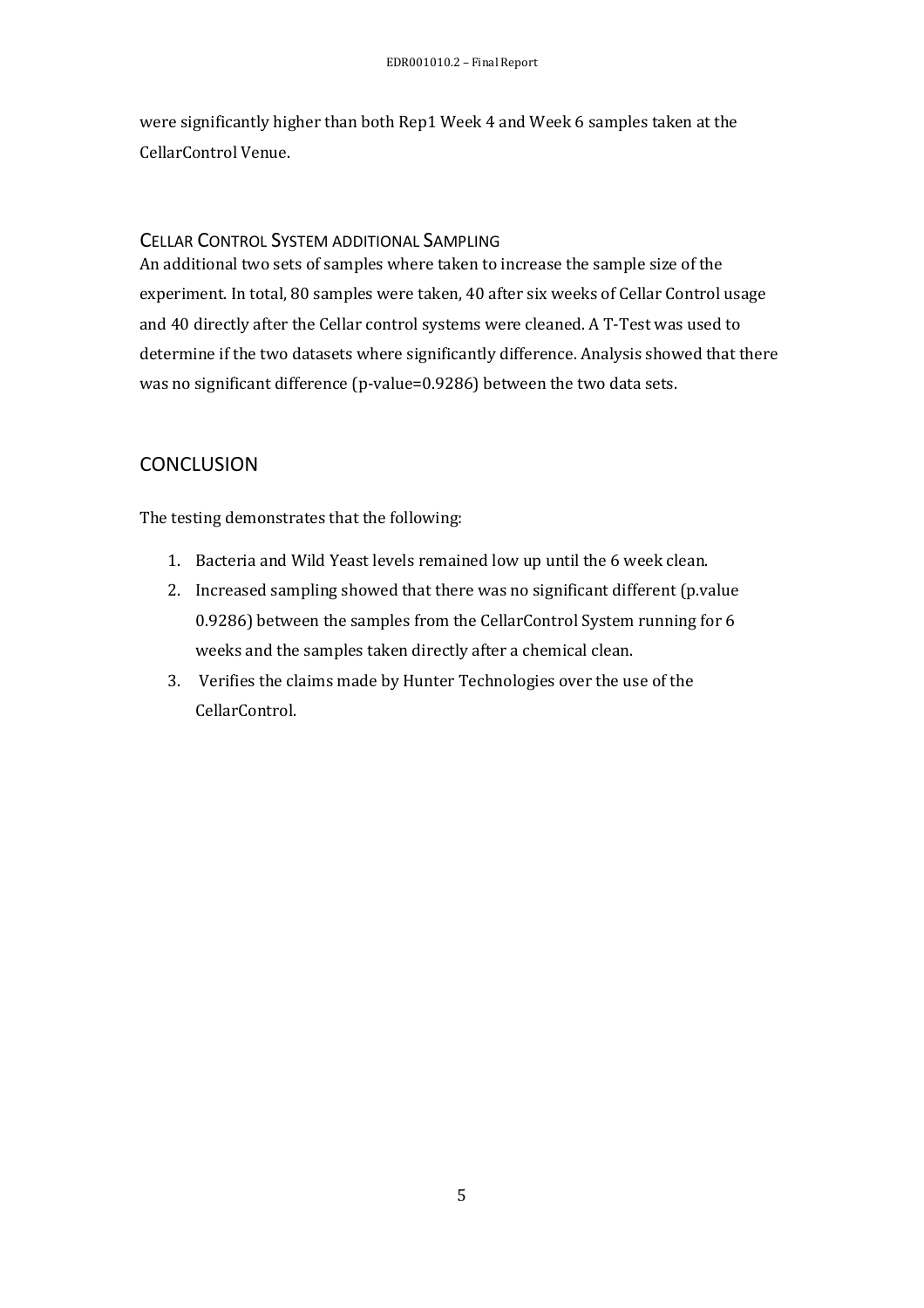| <b>Beer Line</b>       | Organism    | <b>Plate</b> | <b>Method</b> | Rep            | Week 1         | Week 3       | Week 6       |
|------------------------|-------------|--------------|---------------|----------------|----------------|--------------|--------------|
| Tooheys                | <b>WY</b>   | <b>MYGP</b>  | FM0109        | $\mathbf{1}$   |                |              | 10           |
| Coopers                | <b>WY</b>   | <b>MYGP</b>  | FM0109        | $\mathbf{1}$   |                |              | 10           |
| <b>Carlton Draught</b> | <b>WY</b>   | <b>MYGP</b>  | FM0109        | $\mathbf{1}$   |                |              | 23           |
| Rechs                  | <b>WY</b>   | <b>MYGP</b>  | FM0109        | $\mathbf{1}$   |                |              | 10           |
| Hahn Super Dry         | <b>WY</b>   | <b>MYGP</b>  | FM0109        | $\mathbf{1}$   |                |              | 46           |
| Tooheys                | Lactic Acid | RakaRay      | FM0124        | $\mathbf{1}$   |                |              | 300          |
| Coopers                | Lactic Acid | RakaRay      | FM0124        | $\mathbf{1}$   |                |              | 23           |
| <b>Carlton Draught</b> | Lactic Acid | RakaRay      | FM0124        | $\mathbf{1}$   |                |              | $\mathbf{1}$ |
| Rechs                  | Lactic Acid | RakaRay      | FM0124        | $\mathbf{1}$   |                |              | 8            |
| Hahn Super Dry         | Lactic Acid | RakaRay      | FM0124        | $\mathbf{1}$   |                |              | 1            |
| Tooheys                | <b>WY</b>   | <b>MYGP</b>  | FM0109        | $\overline{2}$ | 240            | $\mathbf{1}$ | $\mathbf{1}$ |
| Coopers                | <b>WY</b>   | <b>MYGP</b>  | FM0109        | $\overline{2}$ | 10             | $\mathbf{1}$ | 11           |
| <b>Carlton Draught</b> | <b>WY</b>   | <b>MYGP</b>  | FM0109        | $\overline{2}$ | 10             | $\mathbf{1}$ | $\mathbf{1}$ |
| Rechs                  | <b>WY</b>   | <b>MYGP</b>  | FM0109        | $\overline{2}$ | 10             | $\mathbf{1}$ | 3            |
| Hahn Super Dry         | <b>WY</b>   | <b>MYGP</b>  | FM0109        | $\overline{2}$ | 10             | $\mathbf{1}$ | 4            |
| Tooheys                | Lactic Acid | RakaRay      | FM0124        | $\overline{2}$ | 110            | 16           | 43           |
| Coopers                | Lactic Acid | RakaRay      | FM0124        | $\overline{2}$ | 72             | 20           | 20           |
| <b>Carlton Draught</b> | Lactic Acid | RakaRay      | FM0124        | $\overline{2}$ | 3              | $\mathbf{1}$ | 3            |
| Rechs                  | Lactic Acid | RakaRay      | FM0124        | $\overline{2}$ | 7              | $\mathbf{1}$ | 1            |
| Hahn Super Dry         | Lactic Acid | RakaRay      | FM0124        | $\overline{2}$ | $\overline{2}$ | $\mathbf{1}$ | 1            |
| Tooheys                | <b>WY</b>   | <b>MYGP</b>  | FM0109        | 3              | $\overline{2}$ |              |              |
| Coopers                | <b>WY</b>   | <b>MYGP</b>  | FM0109        | 3              | 6              |              |              |
| <b>Carlton Draught</b> | <b>WY</b>   | <b>MYGP</b>  | FM0109        | 3              | 93             |              |              |
| Rechs                  | <b>WY</b>   | <b>MYGP</b>  | FM0109        | 3              | 65             |              |              |
| Hahn Super Dry         | <b>WY</b>   | <b>MYGP</b>  | FM0109        | 3              | 120            |              |              |
| Tooheys                | Lactic Acid | RakaRay      | FM0124        | 3              | 14             |              |              |
| Coopers                | Lactic Acid | RakaRay      | FM0124        | 3              | 10             |              |              |
| <b>Carlton Draught</b> | Lactic Acid | RakaRay      | FM0124        | 3              | 9              |              |              |
| Rechs                  | Lactic Acid | RakaRay      | FM0124        | 3              | $\mathbf{1}$   |              |              |
| Hahn Super Dry         | Lactic Acid | RakaRay      | FM0124        | 3              | $\mathbf{1}$   |              |              |

# APPENDIX 1

Results are expressed as CFU / mL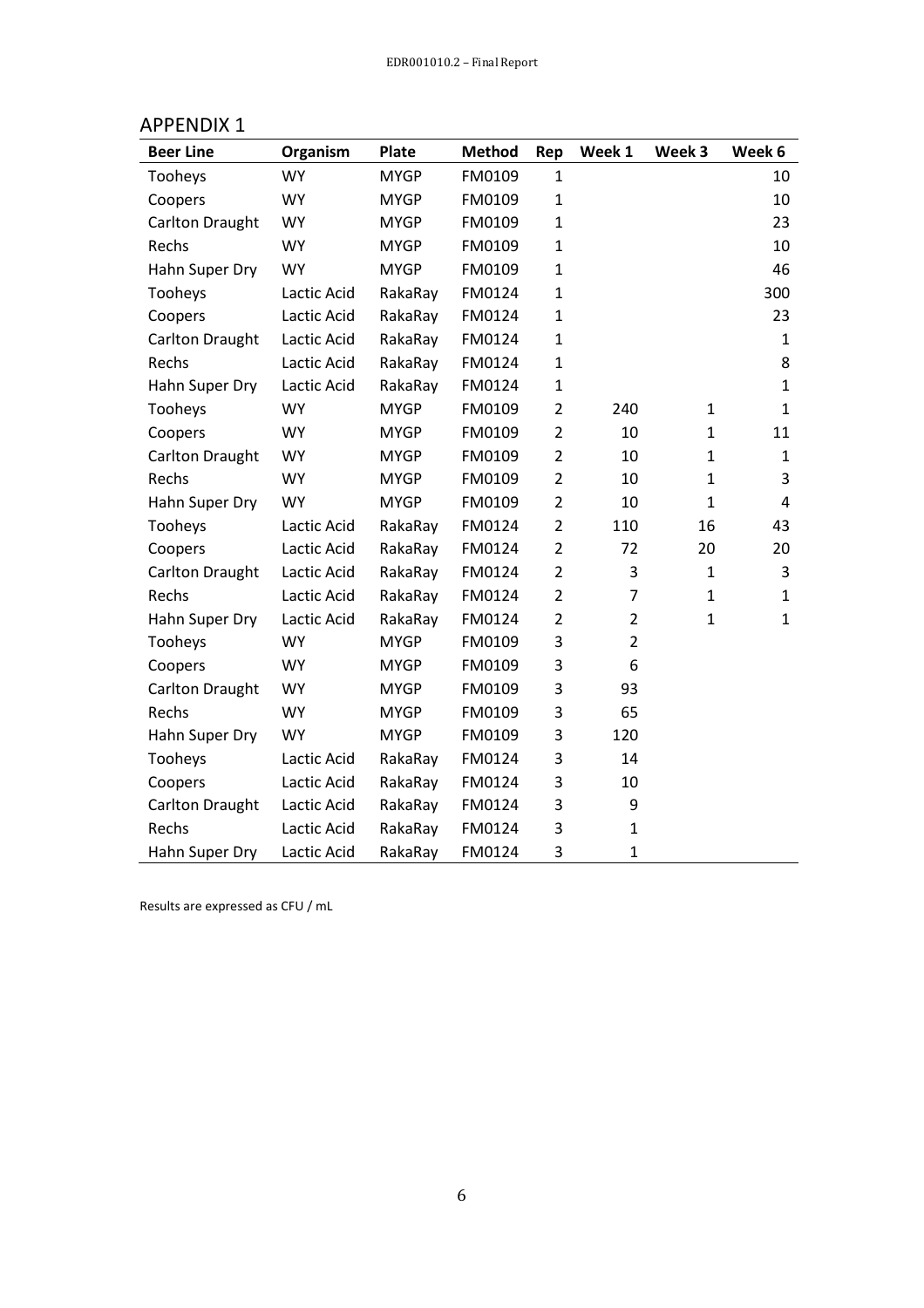# APPENDIX 2

|                | <b>Beer Line</b>                                      | Organism       | <b>Plate</b> | <b>Method</b> | Rep          | <b>Before</b> | After          |
|----------------|-------------------------------------------------------|----------------|--------------|---------------|--------------|---------------|----------------|
| $\mathbf{1}$   | VB.                                                   | <b>WY</b>      | <b>MYGP</b>  | FM0109        | $\mathbf{1}$ | 160           | 340            |
| 2              | <b>New</b>                                            | <b>WY</b>      | <b>MYGP</b>  | FM0109        | 1            | 170           | 1              |
| 3              | Draught                                               | <b>WY</b>      | <b>MYGP</b>  | FM0109        | $\mathbf{1}$ | 600           | $\overline{2}$ |
| 4              | Gold<br>150                                           | <b>WY</b>      | <b>MYGP</b>  | FM0109        | 1            | 880           | 37             |
| 5.             | Lashes                                                | WY.<br>Lactic  | <b>MYGP</b>  | FM0109        | 1            | 820           | 93             |
| 1              | VB.                                                   | Acid<br>Lactic | RakaRay      | FM0124        | 1            | 1             | 1              |
| $\mathfrak{p}$ | <b>New</b>                                            | Acid<br>Lactic | RakaRay      | FM0124        | $\mathbf{1}$ | $\mathbf{1}$  | $\mathbf{1}$   |
| 3              | Draught                                               | Acid<br>Lactic | RakaRay      | FM0124        | $\mathbf{1}$ | $\mathbf{1}$  | $\mathbf{1}$   |
| 4              | Gold<br>150                                           | Acid<br>Lactic | RakaRay      | FM0124        | 1            | 1             | 1              |
| 5.             | Lashes<br>$\cdot$ are everesceed as CELL $\ell$ music | Acid           | RakaRay      | FM0124        | 1            | 1             | 1              |

Results are expressed as CFU / mL

# APPENDIX 3.

| <b>Beer Line</b>       | Organism    | <b>Before</b> | After          |
|------------------------|-------------|---------------|----------------|
| Tooheys                | <b>WY</b>   | 10            | 240            |
| Coopers                | <b>WY</b>   | 10            | 10             |
| <b>Carlton Draught</b> | <b>WY</b>   | 23            | 10             |
| Rechs                  | <b>WY</b>   | 10            | 10             |
| Hahn Super Dry         | <b>WY</b>   | 46            | 10             |
| Tooheys                | Lactic Acid | 300           | 110            |
| Coopers                | Lactic Acid | 23            | 72             |
| <b>Carlton Draught</b> | Lactic Acid | 1             | 3              |
| Rechs                  | Lactic Acid | 8             | 7              |
| Hahn Super Dry         | Lactic Acid | $\mathbf{1}$  | $\overline{2}$ |
| Tooheys                | <b>WY</b>   | $\mathbf{1}$  | $\overline{2}$ |
| Coopers                | <b>WY</b>   | 11            | 6              |
| <b>Carlton Draught</b> | <b>WY</b>   | 1             | 93             |
| Rechs                  | <b>WY</b>   | 3             | 65             |
| Hahn Super Dry         | <b>WY</b>   | 4             | 120            |
| Tooheys                | Lactic Acid | 43            | 14             |
| Coopers                | Lactic Acid | 20            | 10             |
| <b>Carlton Draught</b> | Lactic Acid | 3             | 9              |
| Rechs                  | Lactic Acid | $\mathbf{1}$  | $\mathbf{1}$   |
| Hahn Super Dry         | Lactic Acid | 1             | $\mathbf{1}$   |
| <b>XXXX Gold</b>       | <b>WY</b>   | 84            | 1              |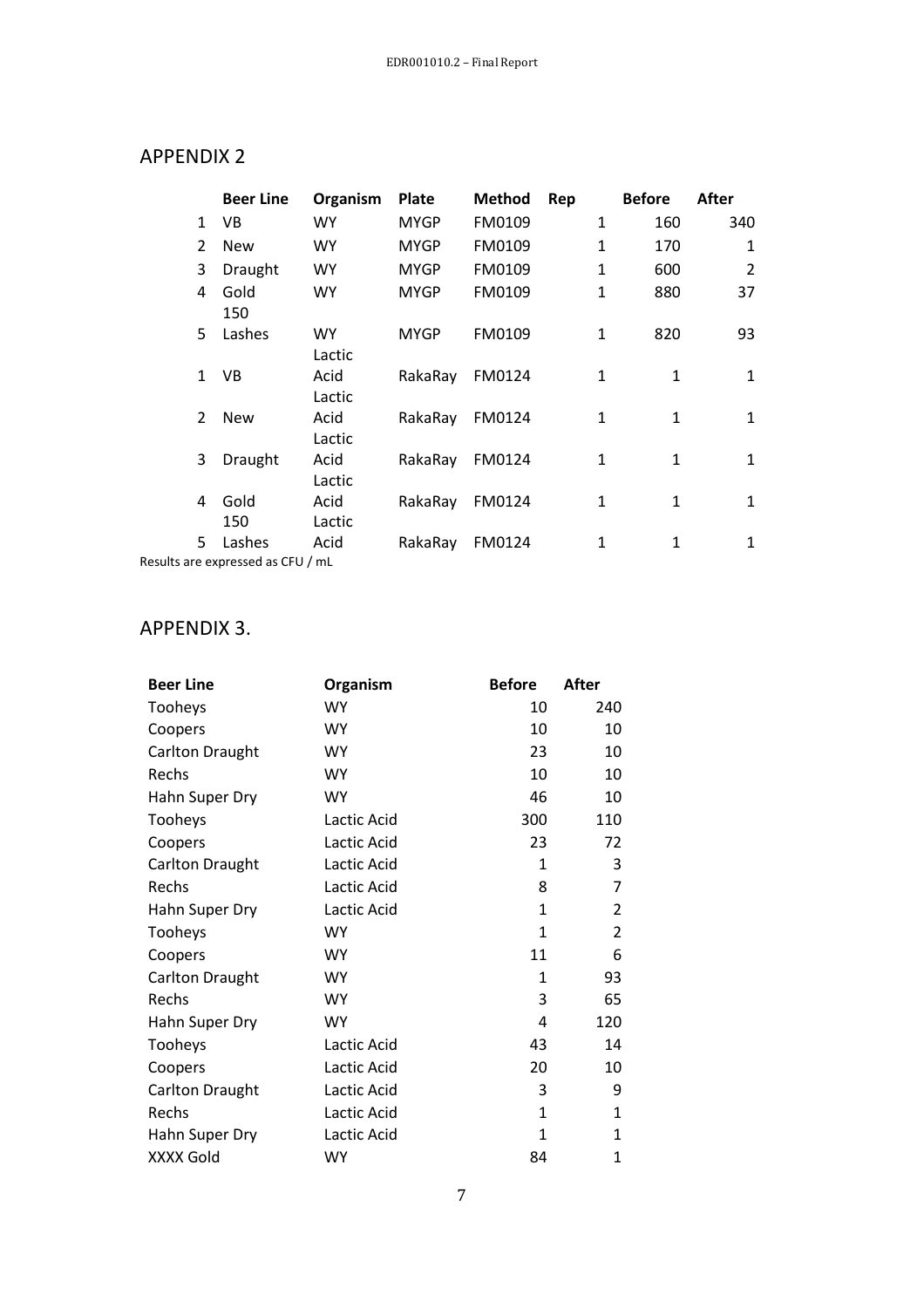| Tooheys                           | WY          | 6             | 9  |
|-----------------------------------|-------------|---------------|----|
| <b>Carlton Draught</b>            | <b>WY</b>   | 2             | 4  |
| Hahn Super Dry                    | <b>WY</b>   | 140           | 17 |
| V.B                               | <b>WY</b>   | 5             | 2  |
| XXXX Gold                         | Lactic Acid | $\mathbf{1}$  | 1  |
| Tooheys                           | Lactic Acid | $\mathbf{1}$  | 1  |
| <b>Carlton Draught</b>            | Lactic Acid | $\mathbf{1}$  | 1  |
| Hahn Super Dry                    | Lactic Acid | 1             | 1  |
| V.B                               | Lactic Acid | 1             | 1  |
| V.B                               | <b>WY</b>   | 2             | 1  |
| Gritter                           | <b>WY</b>   | 220           | 1  |
| <b>Carlton Draught</b>            | <b>WY</b>   | 1             | 1  |
| <b>Batch</b>                      | <b>WY</b>   | 3             | 10 |
| <b>Young Henry</b>                | <b>WY</b>   | 8             | 1  |
| V.B                               | Lactic Acid | $\mathbf{1}$  | 1  |
| Gritter                           | Lactic Acid | 1             | 1  |
| <b>Carlton Draught</b>            | Lactic Acid | 1             | 1  |
| <b>Batch</b>                      | Lactic Acid | 1             | 1  |
| Young Henry                       | Lactic Acid | $\mathfrak z$ | 1  |
| Results are expressed as CFU / mL |             |               |    |

## APPENDIX 4.

EcoDiagnostics Pty Ltd is a West Australian company established in 2013 to provide molecular diagnostic capability for clients requiring analysis of environmental, veterinary, and food samples. The three directors have, in combination, over 40 years of experience applying molecular diagnostic techniques to the agriculture, fisheries, biosecurity, environmental, and water testing sectors. Further, the directors have extensive academic research experience with over 40 peer reviewed publications and are actively engaged, both directly and collaboratively, in various research projects. EcoDiagnostics, by way of minority private equity investment, become part of the ARL group of companies in March 2016.

EcoDiagnostics is NATA accredited to ISO/IEC 17025 with specific accreditations for qPCR and conventional microbiological analysis of environmental, food and water samples. Notably, EcoDiagnostics is the only company in Australia to hold both NATA accreditation for qPCR analysis of water samples for identification and enumeration of *Legionella pneumophila* and NATA accreditation for species identification using nucleotide sequence analysis. EcoDiagnostics is undergoing assessment (July 2016) for NATA accreditation to provide immunological assays (ELISA).